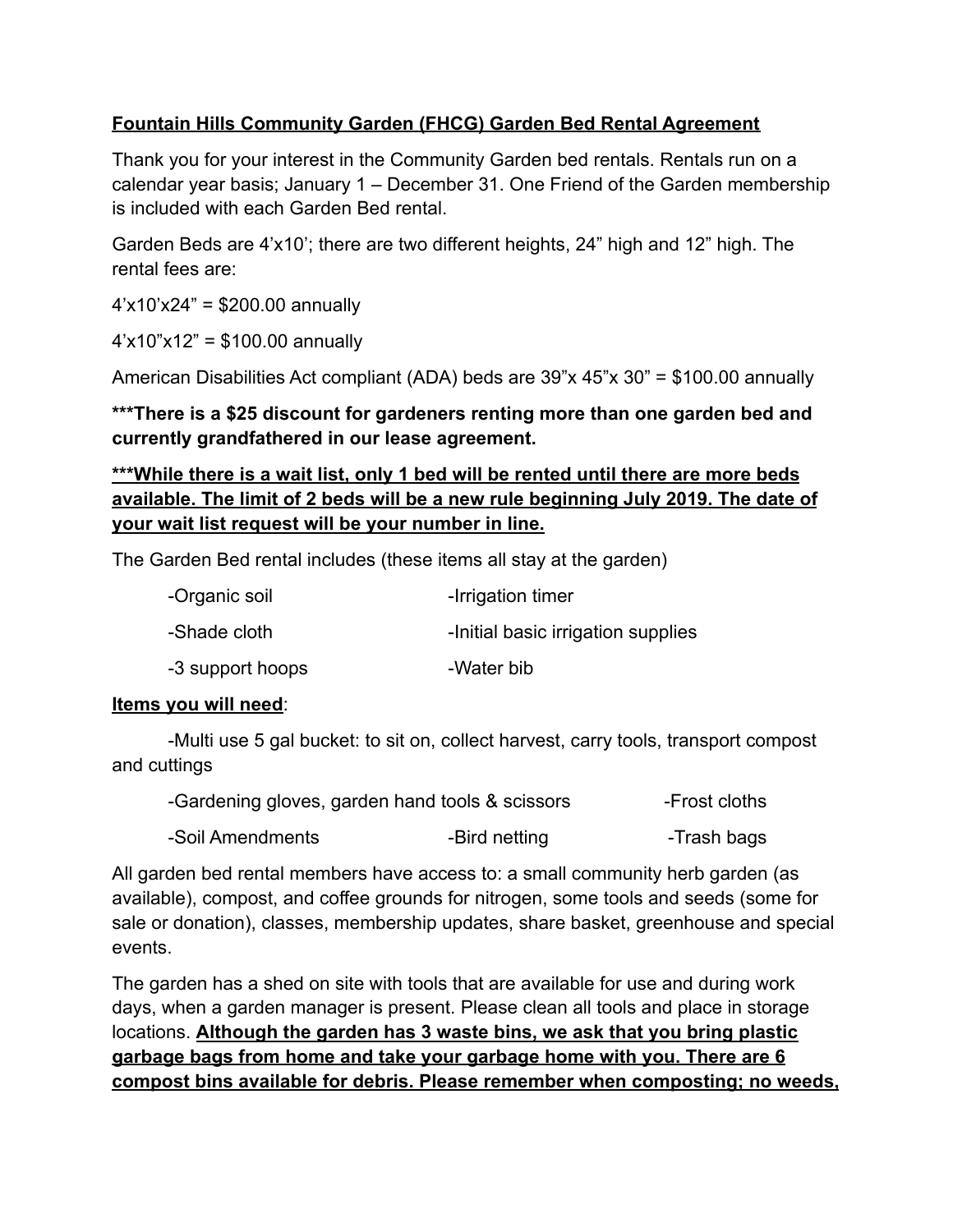## **no seeds and chop particles 2"-3". All gardeners are required to remove their garden debris.**

Communication is essential to your success. Many of us are novices at gardening. We encourage you to ask questions, follow the group on Facebook, attend meetings held at the garden, read our monthly Newsletter, and visit our website.

[http://www.fountainhillscommunitygarden.com](http://www.fountainhillscommunitygarden.com/)

We have 3 garden managers: Joy Hubbard 602-692-1183, Rita Applegate 816-896-8507 and Mark Dalton 480-390-7255. Please call or text with questions or to request assistance. You must partner with one of the garden managers to review how the irrigation system works and for a list of soil amendments.

The FHCG Board is an all-volunteer board that operates under the The Fountain Hills Cultural & Civic Association. The FHCCA is a 501(c)(3) non-profit organization. The FHCG Board is the governing authority and Garden members are subject to their by-laws and terms.

## **Responsibilities of a Garden Bed Renter**:

-Gardeners will use only organic products. NO pesticides or toxic materials are to be used.

-The use of power tools is not permitted.

- I will respect other gardener's beds. I will not take their plants, use their garden hoses or tools from their garden bed.

-My bed is (4x10) feet. I will NOT expand my bed beyond this measurement or onto paths or other beds. I will keep all my plants within the limits of my garden bed and will not allow any plants to grow more than six feet high. **I must keep my bed and it's surrounding area free of weeds, pests and any fungus. All bird netting must be kept out of the aisle to prevent any trip hazards.**

-I will water my bed according to water-wise guidelines. Garden managers will monitor overwatered garden beds. Garden managers will notify members with any issues.

-If you have other people gardening with you, **PLEASE** be sure they are signed up as A Friend of the Garden and pay the \$10.00 membership fee. Each gardener will have their own gate code. Gardeners are **NOT** to share their gate code or leave the gate open.

## **-If you are a seasonal gardener and leave for extended periods of time, longer than 3 weeks, you must follow the procedure to close down your garden bed, located on our website.**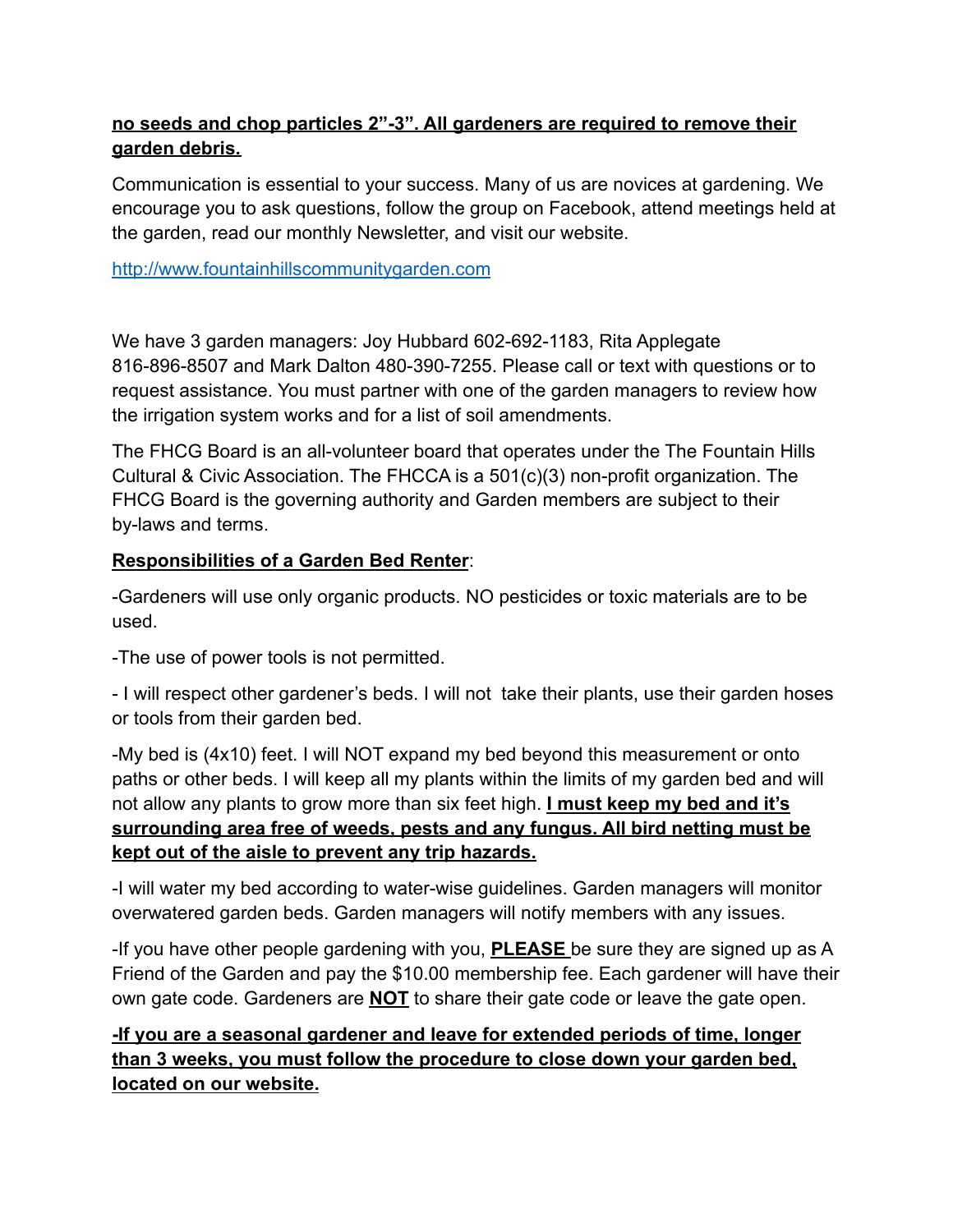#### **Additional Information**

There are no refunds. Payment is made to FH Cultural and Civic Association.

Garden beds are first offered to gardeners currently renting at the garden. Any remaining garden beds will be assigned on a first come, first serve basis. **Once all of the garden bed** rentals are paid for, we will start a waiting list. When there is a wait list, only 1 bed will be **leased, until garden beds become available. There is a 2 bed limit.**

You are welcome to bring in guests to the garden and give them a tour. They are your responsibility and under your supervision at all times and they should not touch or take items from other garden beds, this includes children who must be supervised at all times.

**Breaking any rules, terms and conditions, is cause for exclusion from the garden and loss of your garden bed. You will receive one verbal warning from the garden manager. If no response or correction has been made, you will receive a written notice two weeks later. In another two weeks, if no response or correction has been made, you will receive written final notification that you have forfeited your gardening privileges and garden bed.**

I will not plant any illegal plants. I will not smoke, drink alcoholic beverages, use illegal drugs or gamble in the garden.I will not come to the garden while under the influence of alcohol or illegal drugs. I will not bring weapons or pets or other animals to the garden. I will not grow plants that are prohibited. (see website)

I will attend the garden member meetings as available. All garden members are expected to participate in a minimum of 2 work days annually; more is always appreciated.

#### **Assumption of Risk and Waiver and Release of Claims:**

I forfeit my right to sue the owner of the property, the FHCG and FHCCA. I understand that neither the garden group nor owners of the land are responsible for my actions. I understand that participating in the Garden has a risk of death or injury to myself or my guest and damage to my personal property. These risks could be caused by me or other gardeners. The risks could also come from the condition of the land where the Garden is located, or the equipment and tools available at the garden, or the weather or other environmental or local conditions**. Therefore, I agree to hold harmless the garden group, the FHCCA and owners of the land for any liability, damage, lawsuit, cost or claim that occurs directly or** indirectly resulting from, or arising out of connection with the use of the Garden by me or any of **my guests.**

**Medical Care Waiver** You give up any right to sue or otherwise attempt to collect money arising out of any first aid, treatment, or medical service. You understand that you are not covered by or eligible for any insurance, health care, workers' compensation or any other benefits. Members are requested to contact Mark Dalton 480-390-7255 regarding any grievance relating to any garden matter or person.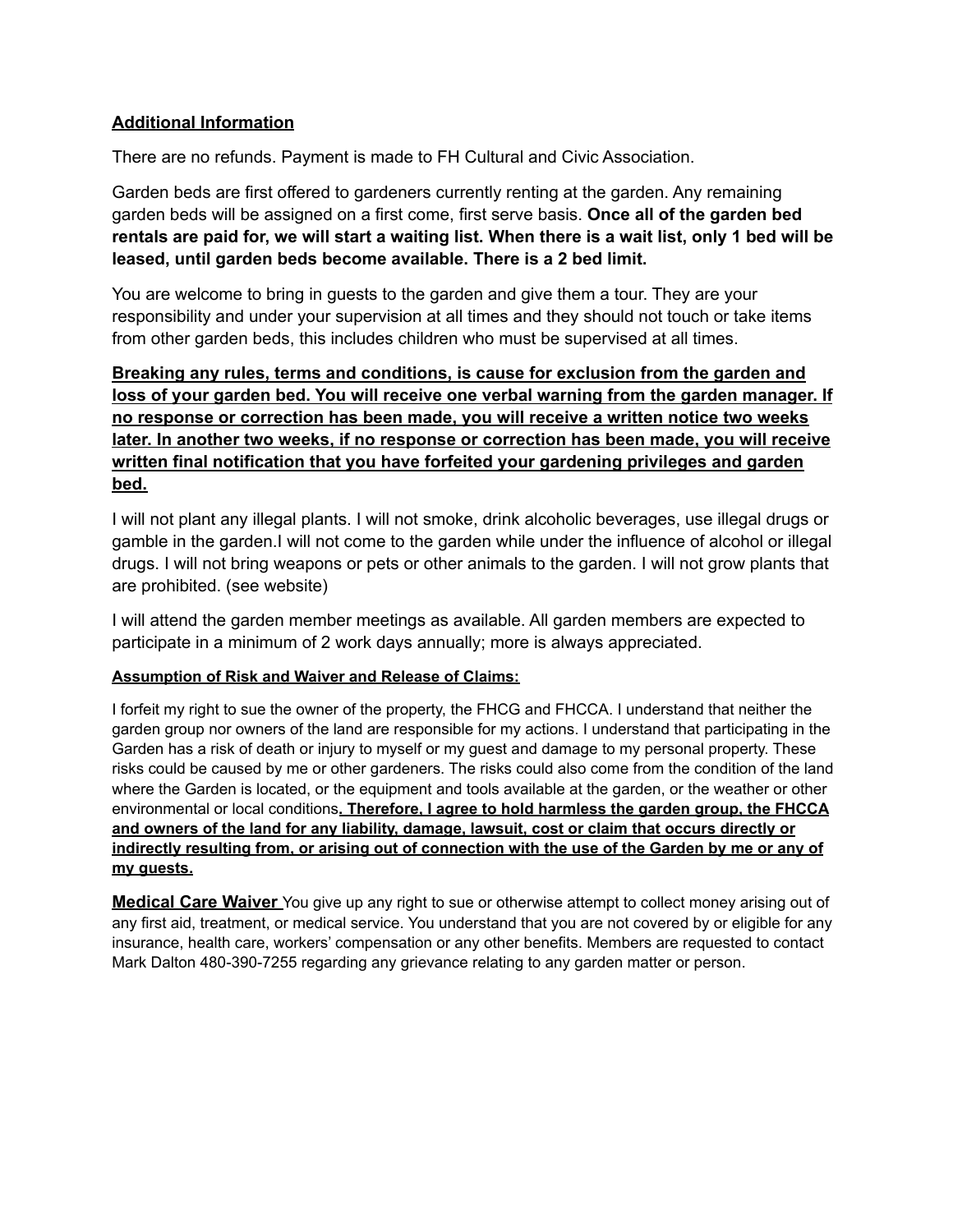# **GARDEN BED RENTAL AND MEMBERSHIP FORM (please print)**

|                                              | \$200 Annual fee for 4'x10'x24" Garden bed. Each garden bed rental includes         |                   |  |  |  |
|----------------------------------------------|-------------------------------------------------------------------------------------|-------------------|--|--|--|
| 1 Membership                                 |                                                                                     |                   |  |  |  |
|                                              | \$100 Annual fee for 4'x10'x12" Garden bed. Each garden bed rental includes         |                   |  |  |  |
| 1 Membership                                 |                                                                                     |                   |  |  |  |
|                                              | \$100 Annual fee for 39"x45"x30" ADA Garden bed. Each bed rental includes           |                   |  |  |  |
| 1 Membership                                 |                                                                                     |                   |  |  |  |
|                                              | I am a returning gardener and would like to renew. My garden bed numbers are:       |                   |  |  |  |
| http://www.ilovefoutainhills.org             | Payment Options____Pal Pal: Through FHCCA website:                                  |                   |  |  |  |
| Date Paid                                    |                                                                                     |                   |  |  |  |
| FHCCA, address below.                        | Check: Mail check with these Membership forms. Make check payable to                |                   |  |  |  |
| Date Mailed                                  |                                                                                     |                   |  |  |  |
| <b>Mailing address:</b>                      | <b>Fountain Hills Cultural and Civic Association (FHCCA)</b>                        |                   |  |  |  |
| P. O. Box #18254, Fountain Hills, AZ. 852468 |                                                                                     |                   |  |  |  |
|                                              |                                                                                     |                   |  |  |  |
| interest:                                    | We welcome your help to grow and sustain the garden. Please check all you volunteer |                   |  |  |  |
| Phone calls                                  | Composting                                                                          | <b>Kids Group</b> |  |  |  |
| Events                                       | Food Bank                                                                           | Greenhouse        |  |  |  |
| Maintenance                                  | Coffee ground pickup                                                                | Trash             |  |  |  |